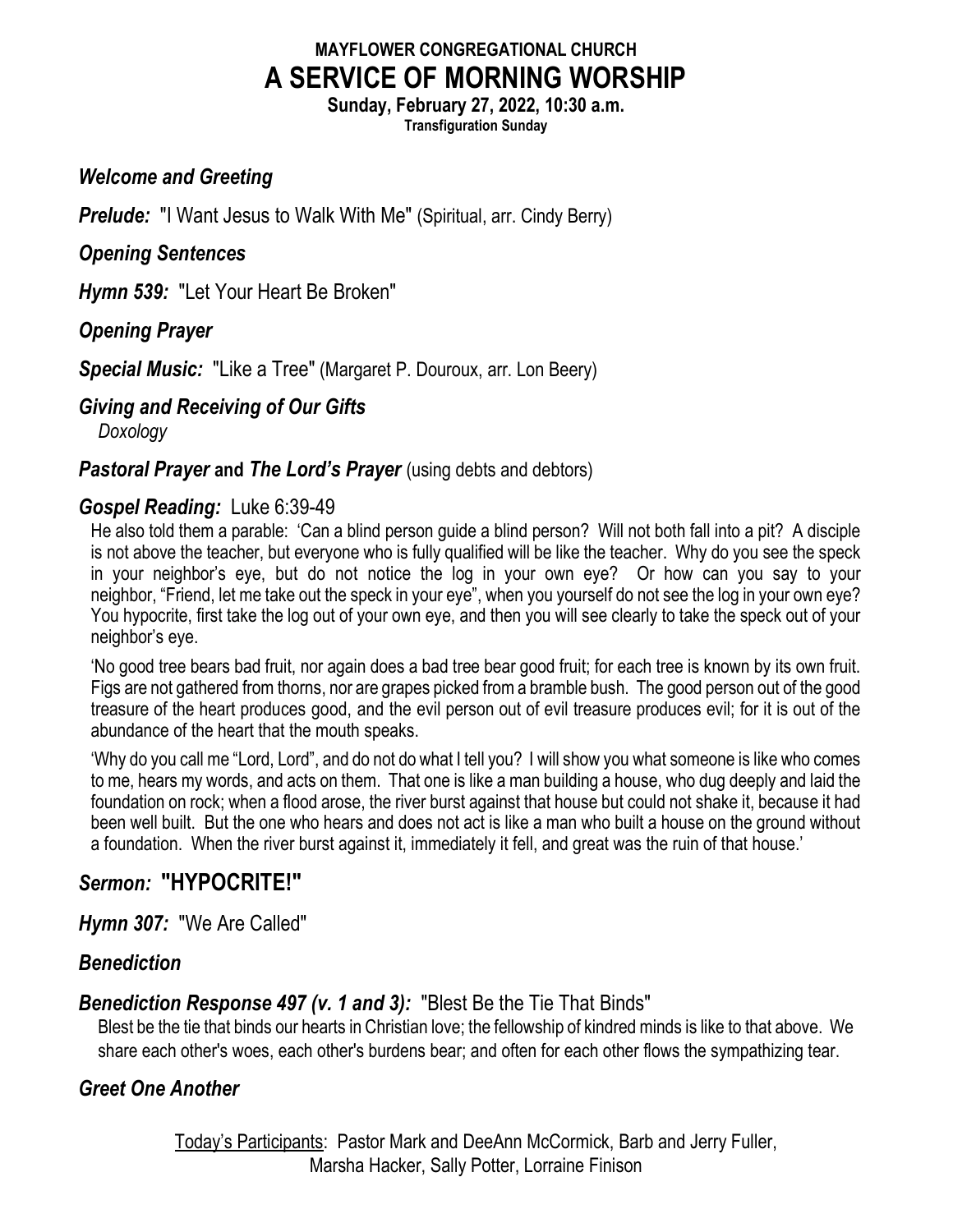#### **GOD'S COVENANT PEOPLE**

**Let Your Heart Be Broken** 

Bryan Jeffery Leech, 1931-

539

#### James Mountain, 1844-1933



Text © 1975, The Evangelical Covenant Church

**WYE VALLEY**  $6.5.6.5 D$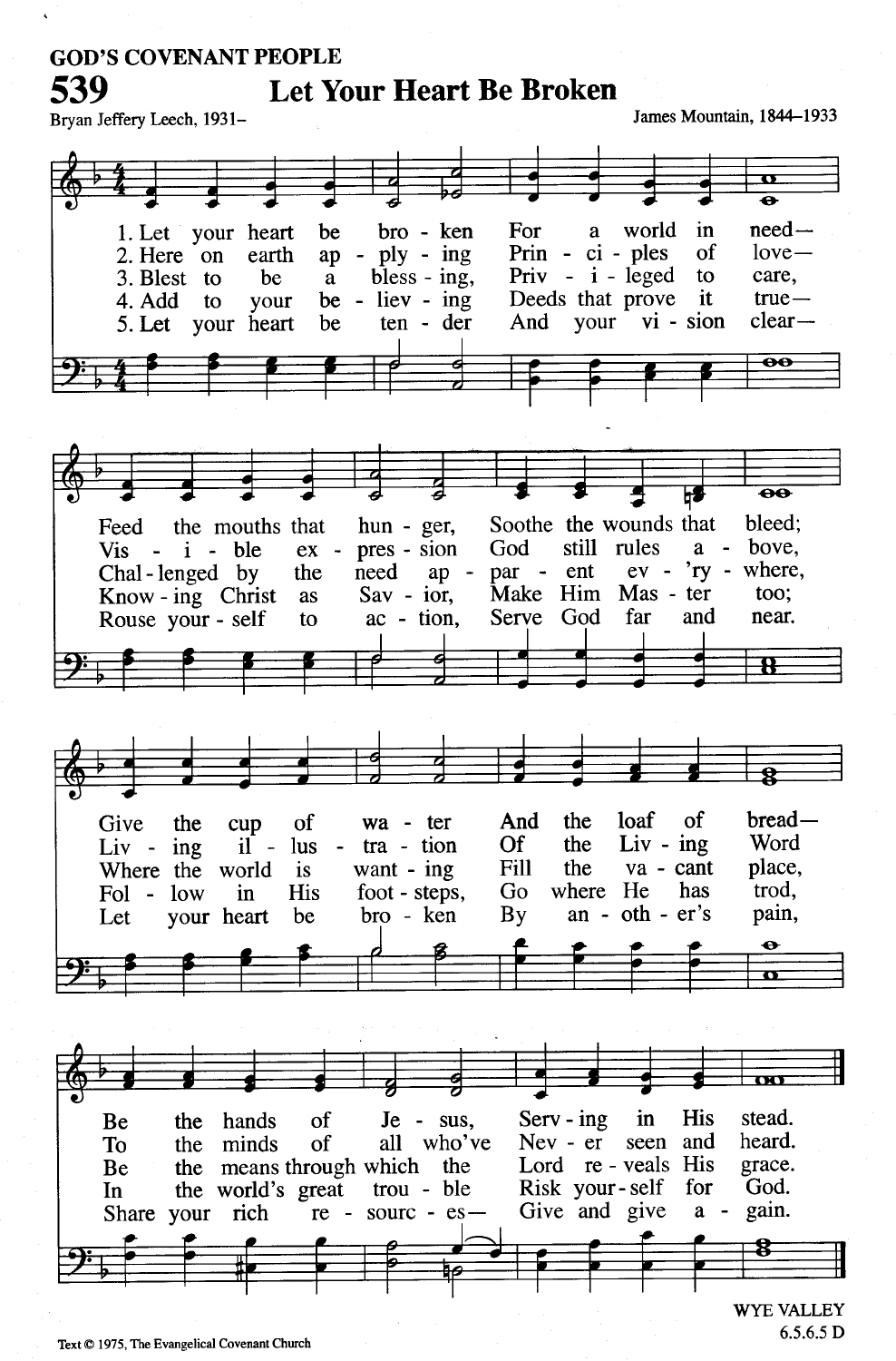# **GOD'S REVELATION**

# 3

# **We Are Called**

David Haas, 1957-

Micah 6:8 David Haas, 1957-



© 1988, GIA Publications, Inc.

**IN SOCIETY** 

#### **Justice and Peace**